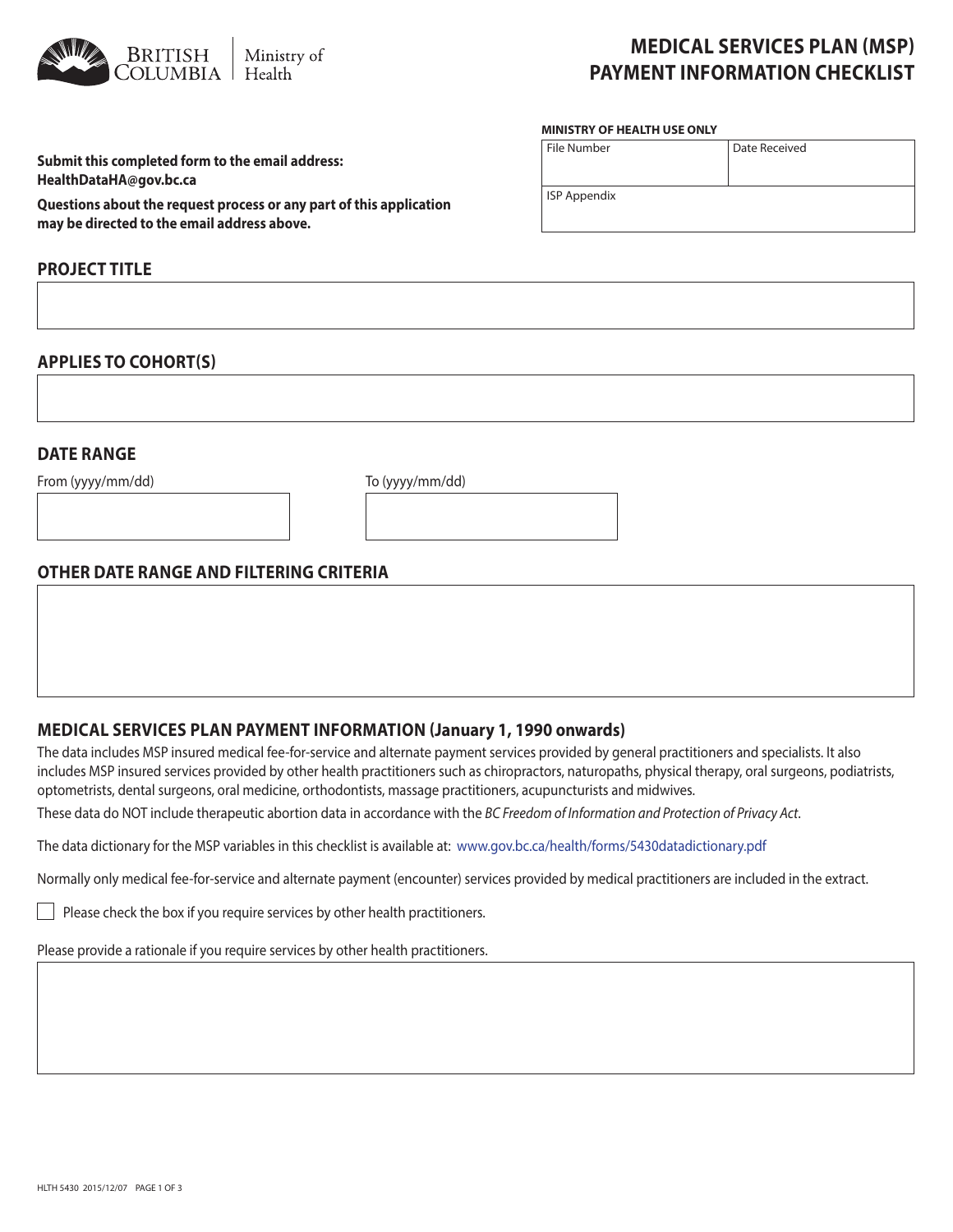| <b>DATA VARIABLES</b>                                                                           | <b>VARIABLE</b><br><b>NAMES</b> | <b>REASON FOR REQUEST</b> |
|-------------------------------------------------------------------------------------------------|---------------------------------|---------------------------|
| Personal Health Number (Replaced by<br>project-specific Patient Study<br>Identification number) | PHNNUM                          |                           |
| Client Gender                                                                                   | <b>CLNTGNDR</b>                 |                           |
| Client Age Group                                                                                | <b>CLNTAGRP</b>                 |                           |
| Client HA                                                                                       | <b>CLNTHA</b>                   |                           |
| Client HSDA                                                                                     | <b>CLNTHSDA</b>                 |                           |
| Client LHA                                                                                      | <b>CLNTLHA</b>                  |                           |
| Client FSA                                                                                      | FSA                             |                           |
| Service date                                                                                    | <b>SERVDT</b>                   |                           |
| Fee Item                                                                                        | <b>FITM</b>                     |                           |
| Service code                                                                                    | <b>SERVCD</b>                   |                           |
| ICD9 diagnostic code                                                                            | <b>DIAGCD</b>                   |                           |
| Paid service                                                                                    | <b>PAIDSERV</b>                 |                           |
| Expenditure                                                                                     | <b>EXPEND</b>                   |                           |
| <b>Encounter Claim service</b>                                                                  | <b>ENCTRSERV</b>                |                           |
| Payee number (Replaced by<br>project-specific identification number)                            | PAYENUM                         |                           |
| Claim type                                                                                      | <b>CLMTP</b>                    |                           |
| Practitioner number (Replaced by<br>project-specific identification number)                     | PRACNUM                         |                           |
| Claim specialty                                                                                 | <b>CLMSPEC</b>                  |                           |
| Referring practitioner number (Replaced by<br>project-specific identification number)           | <b>PRACRFBY</b>                 |                           |
| <b>Client Province</b>                                                                          | <b>CLNTPROV</b>                 |                           |